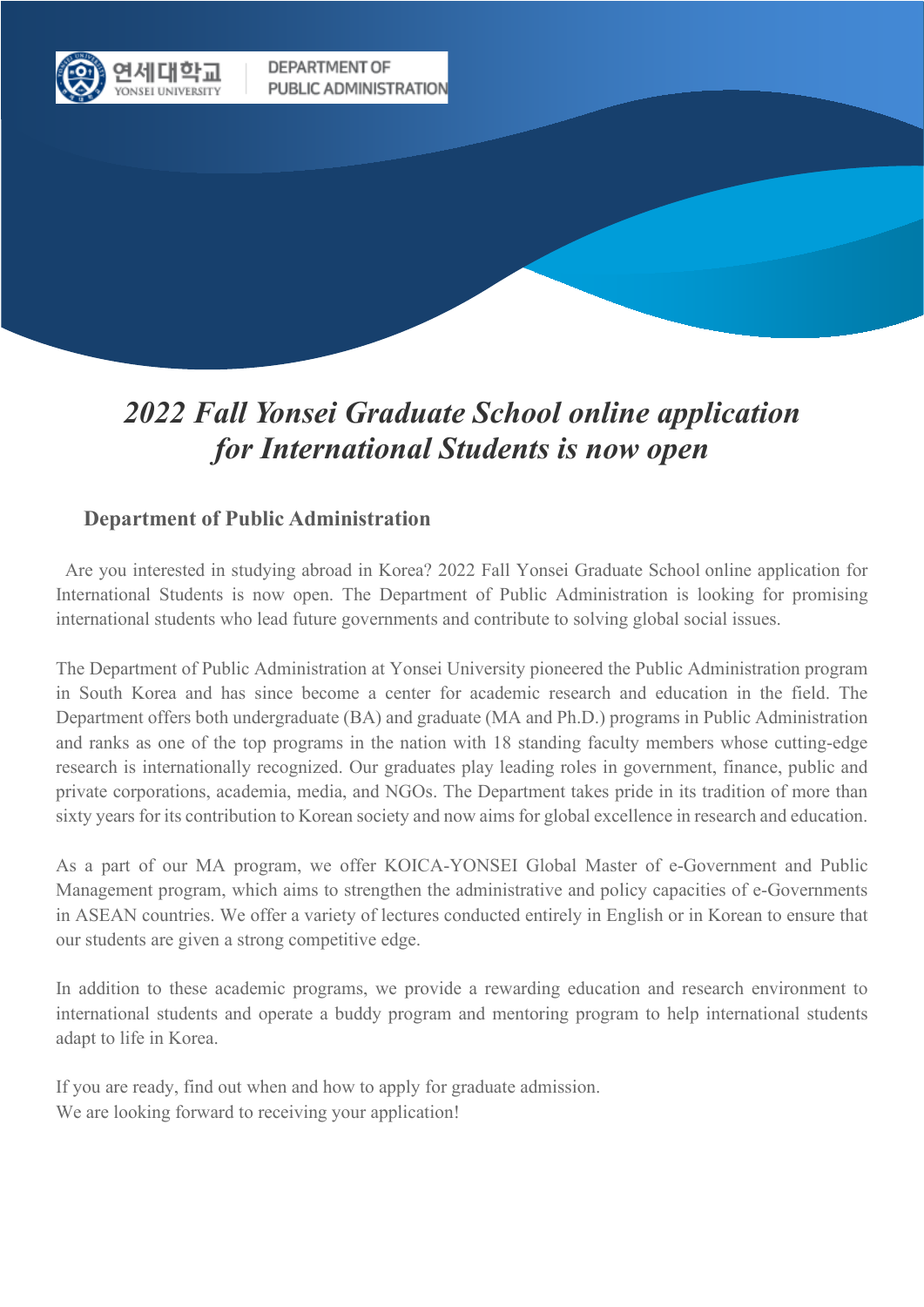# **2022 Graduate School Admissions for International Students**

| <b>Application Procedure</b> | 2022 Fall Admission                          |
|------------------------------|----------------------------------------------|
| <b>Application Period</b>    | 2022. 4. 22. (Fri) $\sim$ 4. 29. (Fri) 17:00 |
| Interview                    | 2022. 5. 27. (Fri)                           |
| Final Announcement           | 2022.6.17(Fri)                               |

# **Top-ranked Graduate Programs**

### **Master's Program**

 The master's course covers basic theories of policy making in public administration. Its curriculum is divided into three paths in order to provide a broad range of theories and practical knowledge in different fields of public administration and policy. Each year approximately 20 students are admitted to the MA program and currently 60 master's students are enrolled.

After master's degrees are granted, students pursue their professional careers in research institutes, public agencies, and the private sector or continue toward doctoral degrees at Yonsei or abroad. Courses offered in this program include (but are not limited to): Public Administration Theory, Public Policy, and Applied Study.

### **Doctoral Program**

 Courses in the doctoral program are divided into six major areas, allowing intensive study in the fields in which students are more interested. The program puts a strong emphasis on methodological rigor, providing solid training in research methods and statistics. Each year approximately 10 students are accepted to the doctoral program. After doctoral degrees are awarded, 50 graduates of the Ph.D. program teach at four-year universities nationwide as leading scholars in the discipline.

Courses offered in this program include (but are not limited to): Public Administration Theory, Public Management and Human Resources, Public Budgeting & Finance, Public Policy Theory, Urban and Local Administration, and Applied Policy Studies.